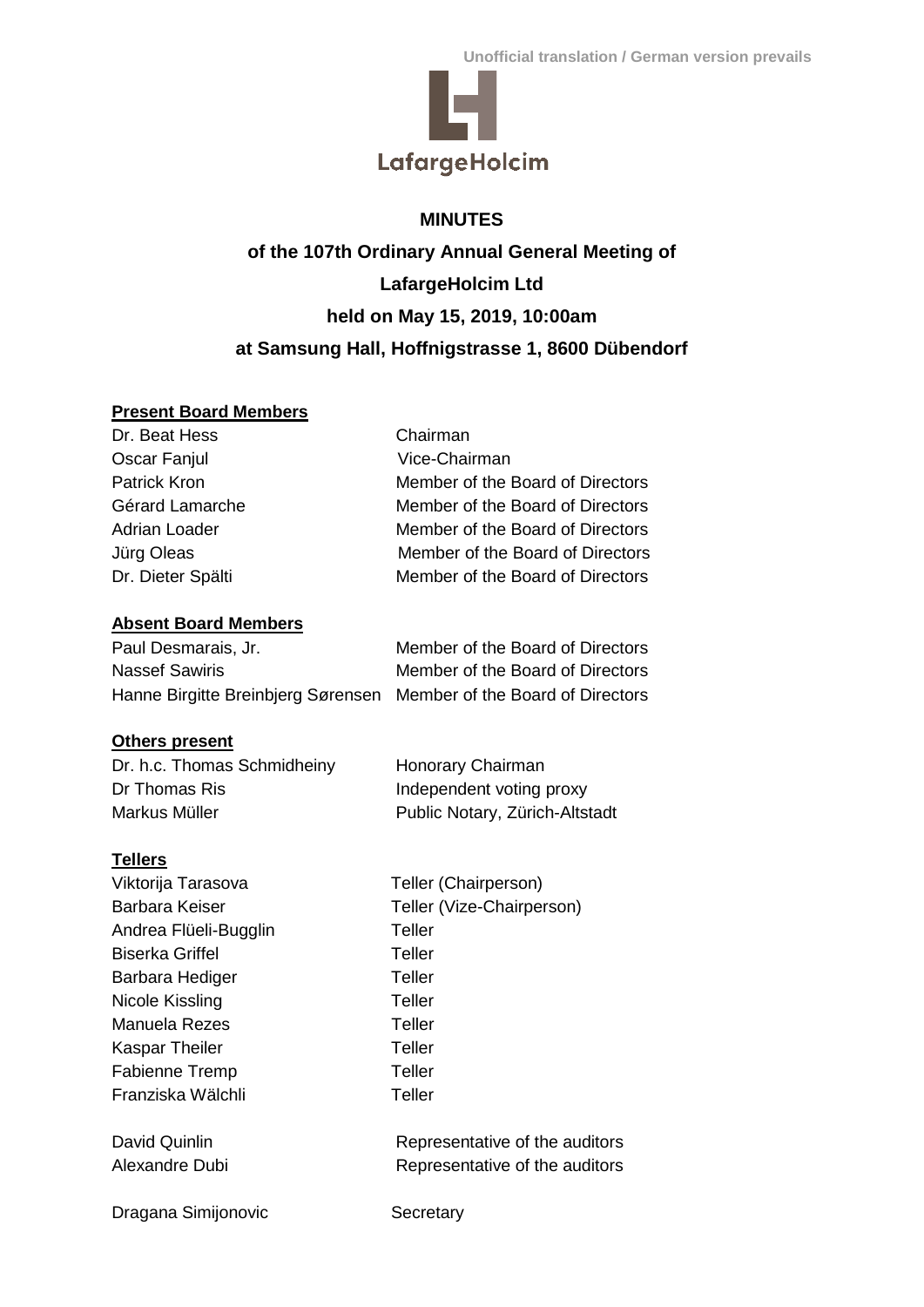### **Presence**

The shares are represented as follows:

131 637 357 by shareholders present 269 280 287 by the independent voting proxy

A total of 400 917 644 registered shares is represented, equivalent to 66,06 % of the issued share capital.

The absolute majority of the represented votes is 200 458 823. The absolute majority of the represented par values is CHF 400 917 646.00.

784 shareholders are present.

#### **Constitution**

Dr. Beat Hess, Chairman of the Board of Directors, takes the chair and declares the meeting open. He calls specific attention to the fact that a sound and video recording is being made of the entire Annual General Meeting and explains the safety rules.

Dragana Simijonovic is appointed Secretary.

The Chairman appoints the tellers.

The Chairman notes that this Annual General Meeting has been convened in compliance with the legal requirements and the Articles of Incorporation, with announcement of the agenda and motions of the Board of Directors.

The requirements stipulated by law and in the Articles of Incorporation for documents to be made available have been met.

During his address, the Chairman refers to the activities and results in the 2018 financial year of LafargeHolcim as a global market leader in the building materials industry. In particular, he comments on growth as a central component of Strategy 2022. He briefly explains the voting options regarding the dividend, which this year can also be received in the form of new LafargeHolcim shares at a discount of 8%. The Chairman also singles out sustainable operations as an important strategic goal that is central to the long-term success of the company. He provids information on improvements in the area of corporate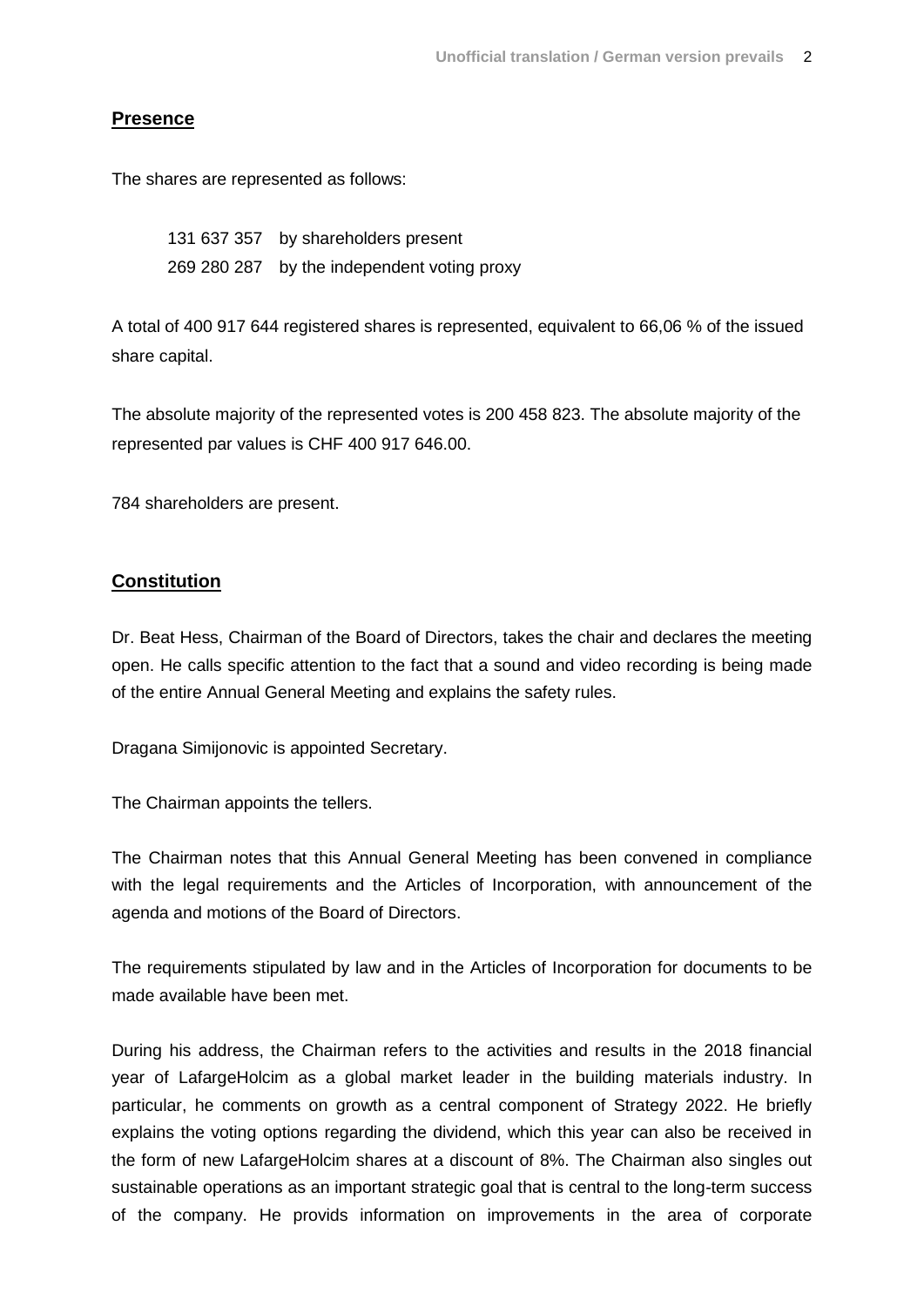governance and compliance. In a brief moment of silence, he commemorates all the people who lost their lives working for the company. He speaks about the Swiss Group responsibility initiative, concluding his address with a look at the future of the company.

Mr. Jan Jenisch, CEO of LafargeHolcim, provides an overview of the Group's operational performance and the performance in the various regions in 2018. He comments on the progress made in the area of health and safety, briefly reports on the results of the first quarter of 2019 and refers to the strategy and its drivers growth, simplification and performance, financial strength, and vision and people. He concludes his talk with some remarks about the targets for the current year.

The Chairman gives the shareholders the opportunity to speak.

Mr. **Vincent Kaufmann**, director of the Ethos Foundation, speaks about the "Climate Action 100+" initiative, which aims to encourage the world's largest greenhouse gas emitters to engage in constructive dialog on the subject of climate change. He welcomes LafargeHolcim's willingness to engage in dialog and the steps it has taken on this issue, and outlines his organization's view on further necessary measures. Mr. Kaufmann makes positive remarks on the proposed changes in the composition of the Board of Directors and highlightes some points of criticism regarding the company's compensation system.

The Chairman thanks Ethos for the constructive dialog with its management, which he hopes to continue. The CEO comments on the climate policy; Mr. Oscar Fanjul, Vice-Chairman and Chairman of LafargeHolcim's Compensation Committee, comments on the company's compensation system.

Mr. **Frank Van Pernis**, a member of Actares, speaks about his association's understanding of the cement industry's relationship with the environment and climate, and askes questions about the compensation of the members of the Board of Directors and Senior Management in this context.

The Chairman points out that LafargeHolcim is also engaged in a constructive dialog with Actares and expresses his views on the issues raised. He also refers to the written answers to extensive questions from Actares in the run-up to the Annual General Meeting. The CEO emphasizes the need for sustainable solutions in the area of energy and climate, where both politicians and all market participants have to pull together.

Ms. **Fiona Murie**, representing the International Federation of Building and Wood Workers, comments on health and safety issues in the workplace and criticizes the fatal incidents and injuries. She refers to the role of trade unions in helping to prevent risk and calls for a better global dialog.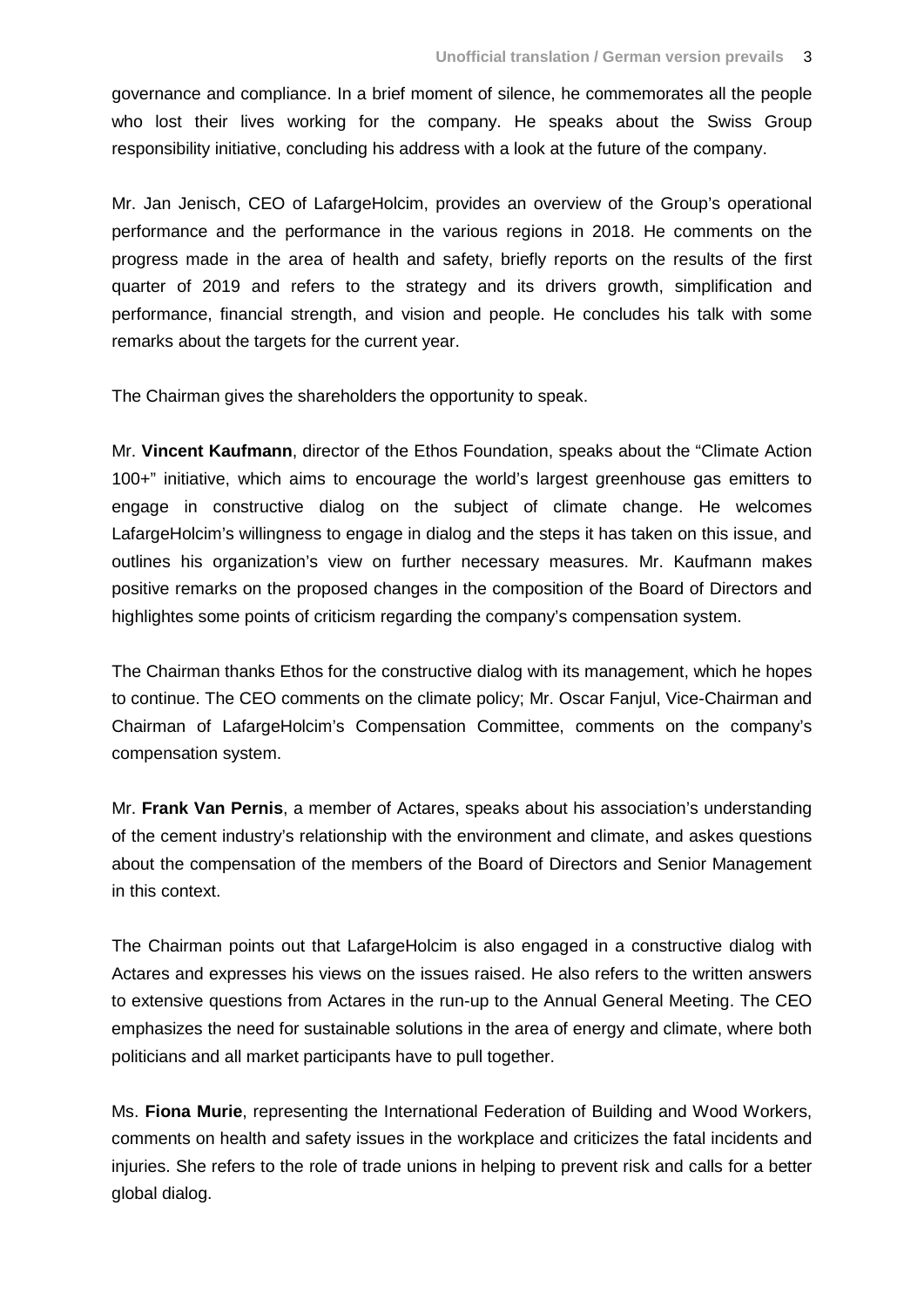The Chairman responds and confirms that the safety of employees is a top priority. He highlights preventative measures that contribute to achieving improvements worldwide, especially in the critical area of road traffic.

Ms. **Christelle Pillette**, an employee and representative of the Belgian Federation of Trade Unions (FGTB) and of the European Works Council, stresses the importance of Senior Management engaging in social dialog and treating employees with respect. She then talks about psychosocial risks in the workplace and recommends preventive measures such as a national and international survey on the subject. She concludes by commenting on the subject of gender equality.

The Chairman thanks her for her remarks. Ms. Géraldine Picaud, CFO of LafargeHolcim, comments on the governance issues raised and draws particular attention to the company's well-functioning whistleblowing system.

Ms. **Petra Kalman**, representative of the cement factory Királyegyháza in Hungary, once again comments on the legal dispute that has endured for several years regarding a plant in Hungary. She levels a number of accusations against LafargeHolcim, again presents her views on why previous settlement negotiations had failed and expresses her opinion on the statement she expects from the Chairman.

The Chairman notes these remarks and declines to make any further comments.

Mr. **Matthias Hartwich**, trade union secretary of IndustriALL, Global Union, speaks on health and safety issues and urges the company to treat its employees with respect. He also speaks about the most recent divestments and the, in his view, insufficient information provided to the employees concerned. He further refers to a letter from his trade union to the Senior Management of the company, which had remained unanswered.

The Chairman takes note of these statements and assures that the alleged failure to reply to the letter would be investigated. He also emphasizes that the local company engages in constructive cooperation with the local trade unions.

Mr. **Walter Grob** comments on workplace accidents, the court case in France concerning Syria and requests information about the reasons for the sale of certain plants.

The Chairman comments on the statements, confirms the cooperation with the French judicial authorities in the Syrian case and points out that the case is pending and therefore no further comment would be given. The CEO comments briefly on the company's market positioning.

Nobody else asks to be given the floor.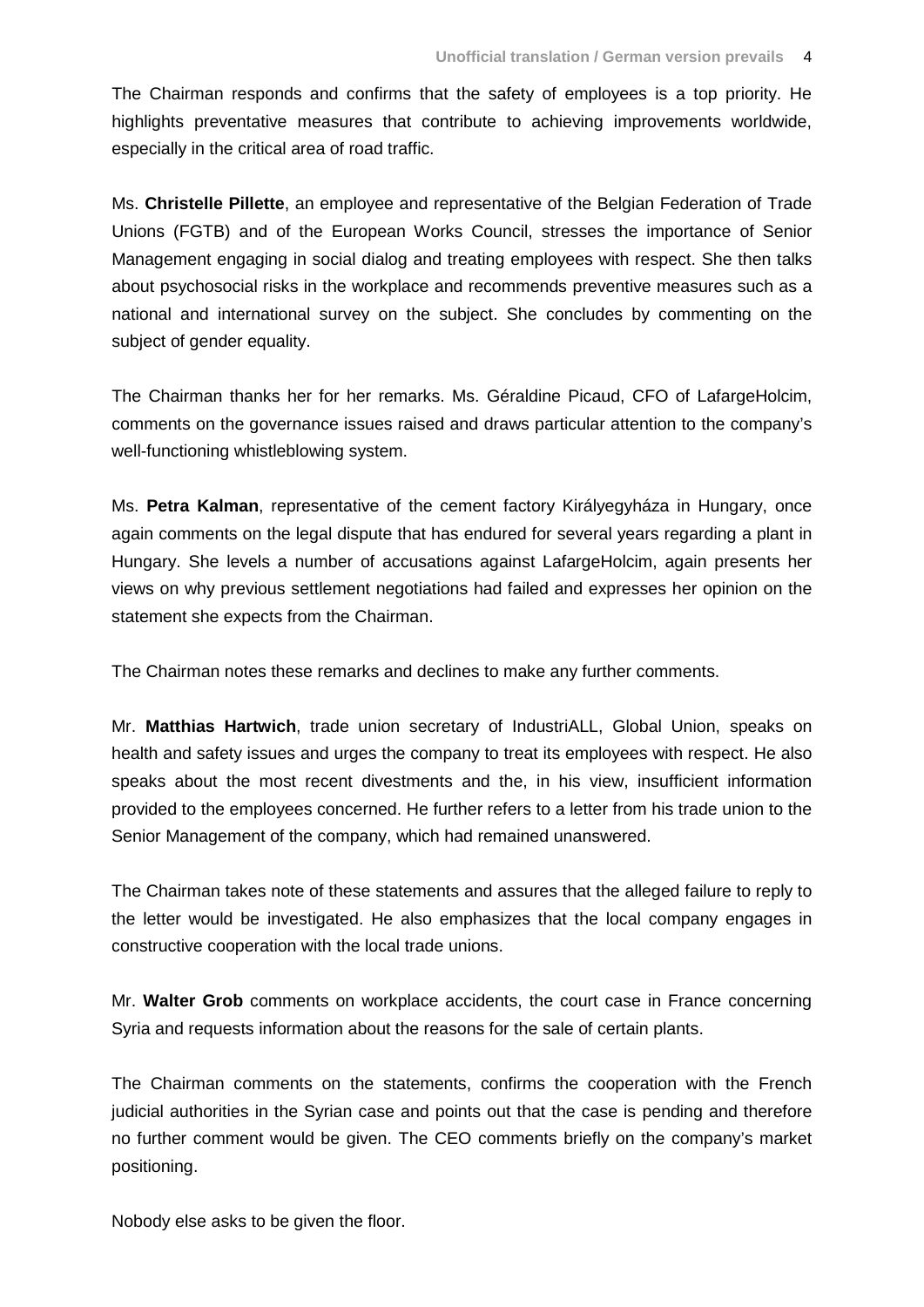# **Agenda**

# **Item 1**

**Management report, annual consolidated financial statements of the Group, annual financial statements of LafargeHolcim Ltd, and compensation report; auditor's reports**

# **Item 1.1**

# **Approval of the management report, the annual consolidated financial statements of the Group, and the annual financial statements of LafargeHolcim Ltd**

The Chairman points out that the Annual Report for 2018 was made available for consultation 20 days prior to the Annual General Meeting at the registered office of the Company and sent to shareholders upon request. The shareholders have been notified in writing about this. From March 7, 2019, the report could be consulted on the LafargeHolcim homepage. No motions by shareholders in view of today's general meeting have been put forward by shareholders.

The annual consolidated financial statements of the Group and the annual financial statements of LafargeHolcim Ltd have been audited by the auditors, Deloitte AG. Their reports can be found on pages 261 and 278 of the Annual Report (English version). The representatives of the auditors, upon consultation, stated before the meeting that no additional comments have to be made by the auditors.

The Chairman gives the shareholders the opportunity to speak out on this agenda item.

Nobody asks to be given the floor. The Chairman puts the agenda item to the vote.

The management report, annual consolidated financial statements of the Group and annual financial statements of LafargeHolcim Ltd are approved by:

| 398 194 870 | votes in favour (99.30 %) to |
|-------------|------------------------------|
| 491 682     | votes against (0.12 %) and   |
| 2 319 692   | abstentions (0.58 %)         |

# **Item 1.2**

# **Advisory vote on the compensation report**

The Chairman points out that the compensation report can be found in the Annual Report, pages 114 through 139 and in the financial part of the Annual Report. He comments on the compensation policy and objectives of LafargeHolcim.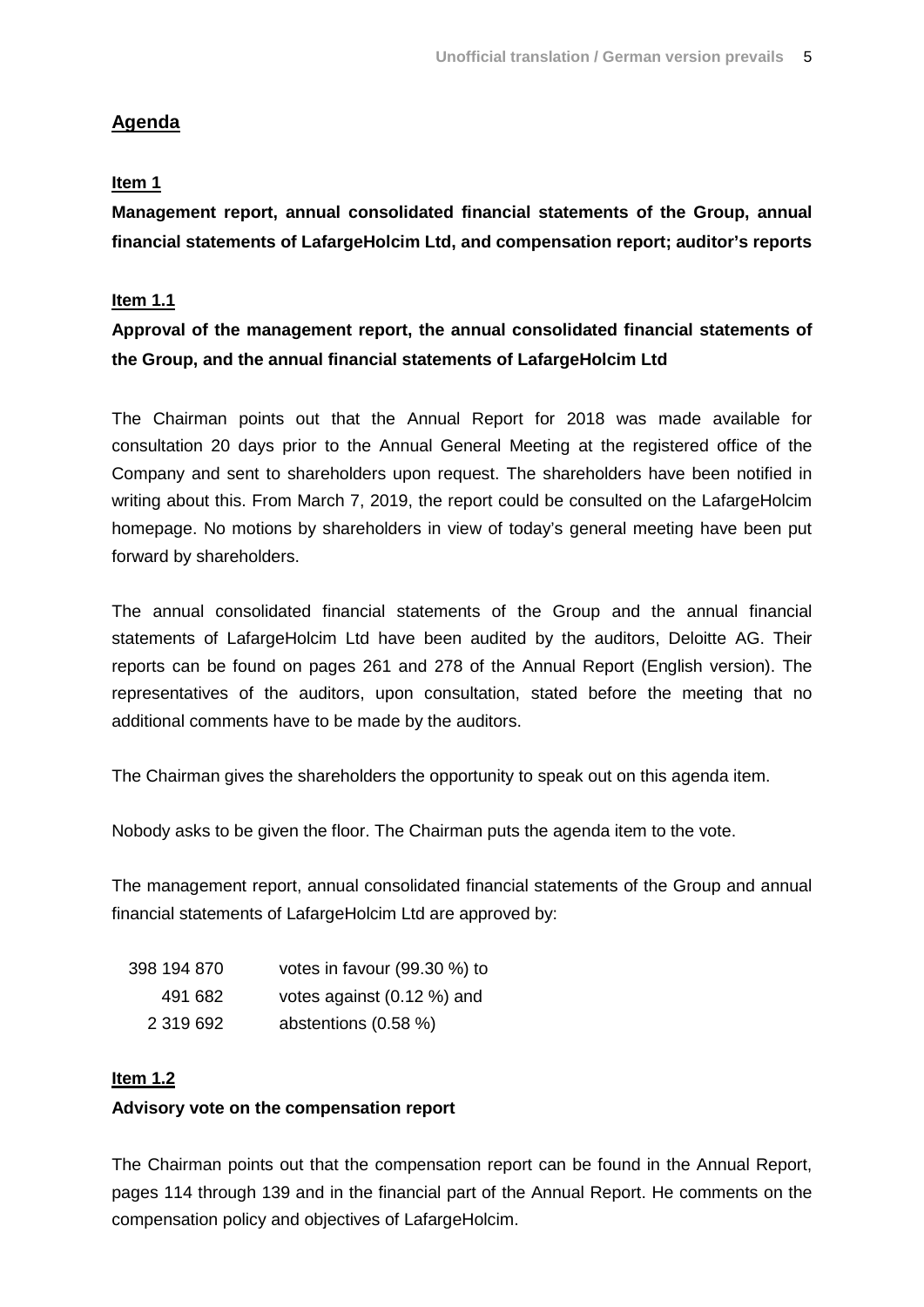The Chairman gives the shareholders an opportunity to speak out on this agenda item.

Nobody asks to be given the floor. The Chairman puts the agenda item to the advisory vote.

The compensation report 2017 is approved in the advisory vote by:

| 304 030 660 | votes in favour (75.82 %) to |
|-------------|------------------------------|
| 88 459 727  | votes against (22.06 %)      |
| 8 521 247   | abstentions $(2.12 \%)$      |

#### **Item 2**

# **Discharge of the members of the Board of Directors and the persons entrusted with management**

The Chairman notes that for this agenda item the members of the Board of Directors and other persons who have participated in management are not entitled to vote, that the number of shares represented and therefore the absolute majority is reduced accordingly, and he gives the shareholders the opportunity to comment on this agenda item.

The Chairman gives the shareholders an opportunity to speak out on this agenda item.

Nobody asks to be given the floor. The Chairman puts the agenda item to the vote.

The discharge of the members of the Board of Directors and the persons entrusted with management of LafargeHolcim Ltd during the 2018 financial year is granted by:

| 328 301 844 | votes in favour (98.15 %) to |
|-------------|------------------------------|
| 3 849 154   | votes against (1.15 %) and   |
| 2 350 415   | abstentions (0.70 %)         |

#### **Item 3.1**

#### **Appropriation of available earnings**

The Chairman makes introductory comments on the appropriation of available earnings and on payout from capital contribution reserves and proposes to the meeting that the available earnings of CHF 13, 034 million be carried forward to the new account.

The Chairman gives the shareholders the opportunity to comment on this agenda item.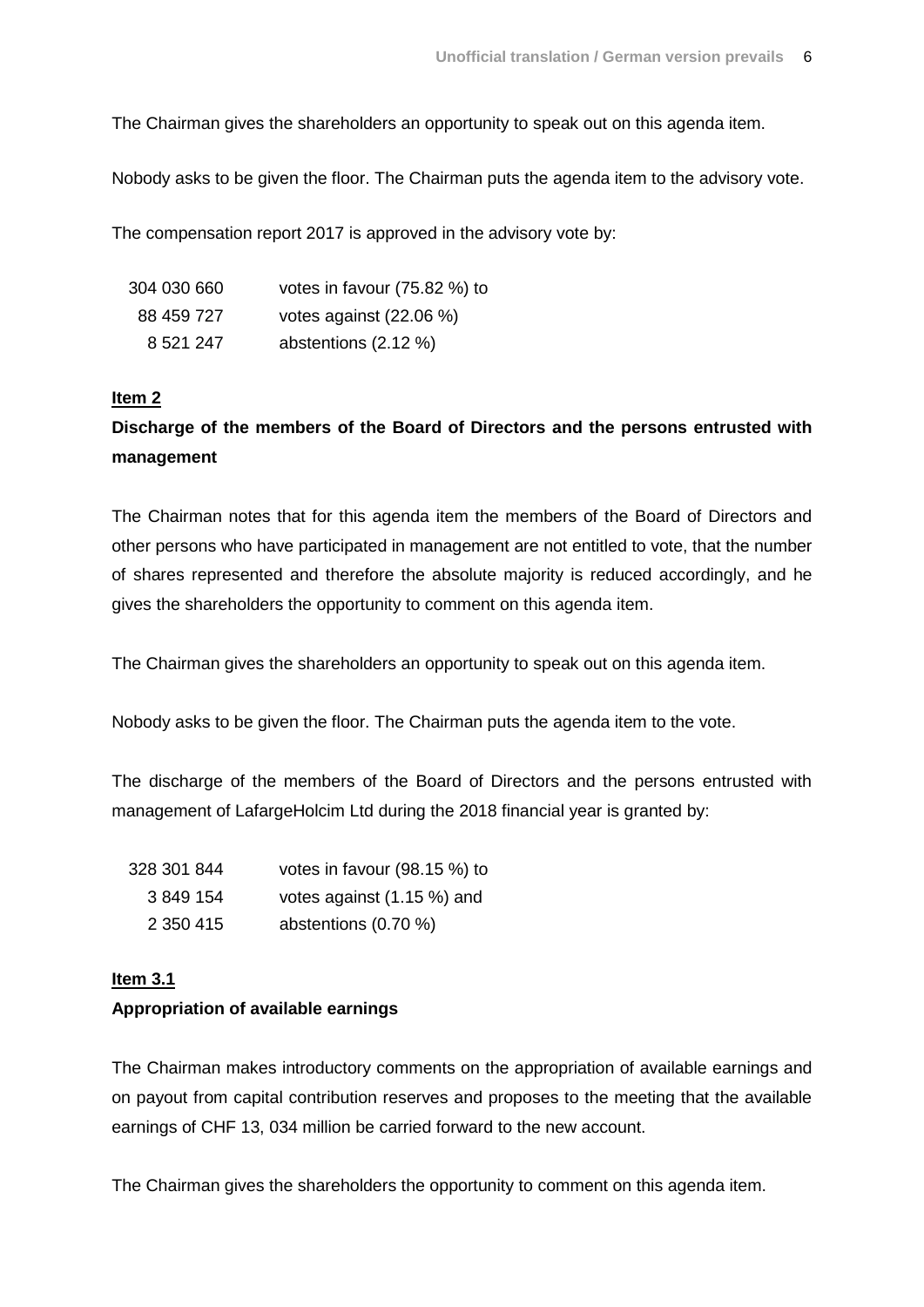Nobody asks to be given the floor. The Chairman puts the agenda item to the vote.

The motion by the Board of Directors on the appropriation of the available earnings is approved by the Annual General Meeting by:

| 400 403 102 | votes in favour (99.85 %) to |
|-------------|------------------------------|
| 273 767     | votes against (0.07 %) and   |
| 331 431     | abstentions $(0.08\%)$       |

# **Item 3.2**

# **Distribution payable out of capital contribution reserves**

The Chairman comments on the distribution payable out of capital contribution reserves and explains - subject to the approval of the motion under agenda item 4 - the option to distribute CHF 2.00 per registered share in the form of either new registered shares issued at a discount of 8%, cash or a combination thereof. For further details he makes reference to the invitation and to additional information made available. There will be no distribution with respect to treasury shares held by the Company and by its affiliates as per the relevant date. Both the delivery of the new registered shares issued at a discount and the cash payment is expected to be made on June 25, 2019.

The Chairman gives the shareholders the opportunity to comment on this agenda item.

Nobody asks to be given the floor. The Chairman puts the agenda item to the vote.

The motion by the Board of Directors on the determination of the payout is approved by the Annual General Meeting by:

| 399 346 467 | votes in favour (99.54 %) to |
|-------------|------------------------------|
| 1 523 851   | votes against (0.38 %) and   |
| 301 983     | abstentions (0.08 %)         |

# **Item 4**

# **Creation of authorized capital in connection with scrip dividend**

The Chairman makes reference to the invitation to the Shareholders and additional information made available and explains the motion of the Board of Directors.

The Chairman gives the shareholders the opportunity to comment on this agenda item.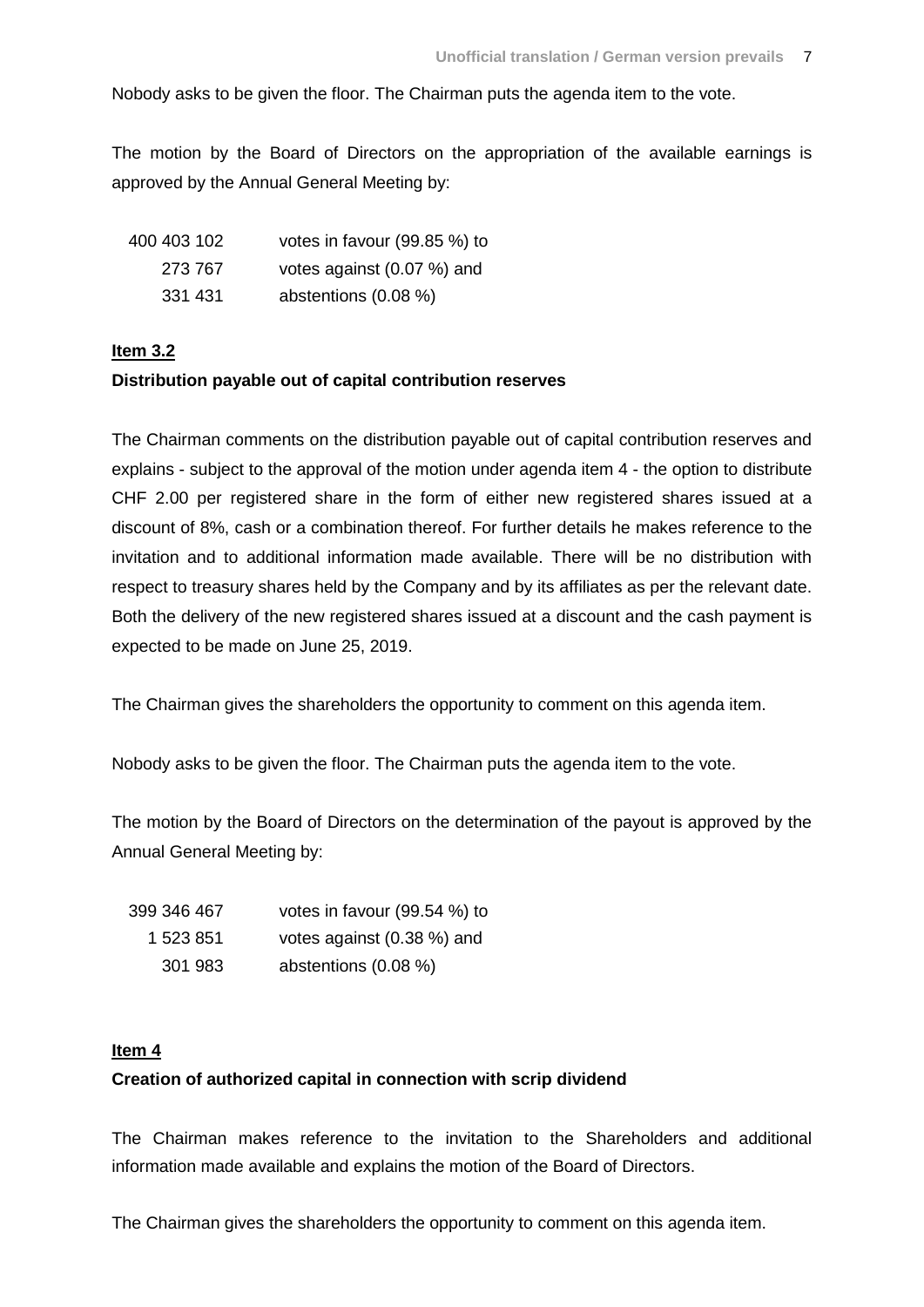Nobody asks to be given the floor. The Chairman puts the agenda item to the vote.

The motion by the Board of Directors on the creation of authorized capital in connection with scrip dividend is approved by the Annual General Meeting by:

| 397 064 833 | votes in favour (98.98 %) to |
|-------------|------------------------------|
| 3 551 540   | votes against (0.89 %) and   |
| 555 797     | abstentions $(0.13 \%)$      |

# **Item 5**

# **Re-elections and elections**

Before proceeding to the elections, the Chairman bid farewell to Mr. Gérard Lamarche and to Mr. Nassef Sawiris, who have been members of LafargeHolcim's Board of Directors since the merger of Lafarge with Holcim and do not stand for re-election. The Chairman thanks them on behalf of the entire Board of Directors for their great commitment to the company and wishes them all the best for the future.

Mr. Gérard Lamarche has supported the Board of Directors with his great expertise and commitment. He has confidently chaired the Audit Committee in a difficult phase for the company.

Mr. Nassef Sawiris has been an important pillar of the Board of Directors over the last few years, shaping the Company's strategy through his entrepreneurial mindset, his excellent industry knowledge and, in particular, his foresight.

#### **Item 5.1**

# **Re-elections of members of the Board of Directors and re-election of the chairman of the Board of Directors**

The Chairman gives the shareholders the opportunity to comment on this agenda item and explains that now is the opportunity for all comments related to all motions under agenda item 5 as thereafter all candidates will be proposed for election in the foreseen order.

Nobody asked to be given the floor.

On behalf of the Board of Directors, the Chairman proposes all Board members who stand for re-election to be re-elected as members of the Board of Directors for a term of office of one year, expiring after the completion of the Annual General Meeting 2020.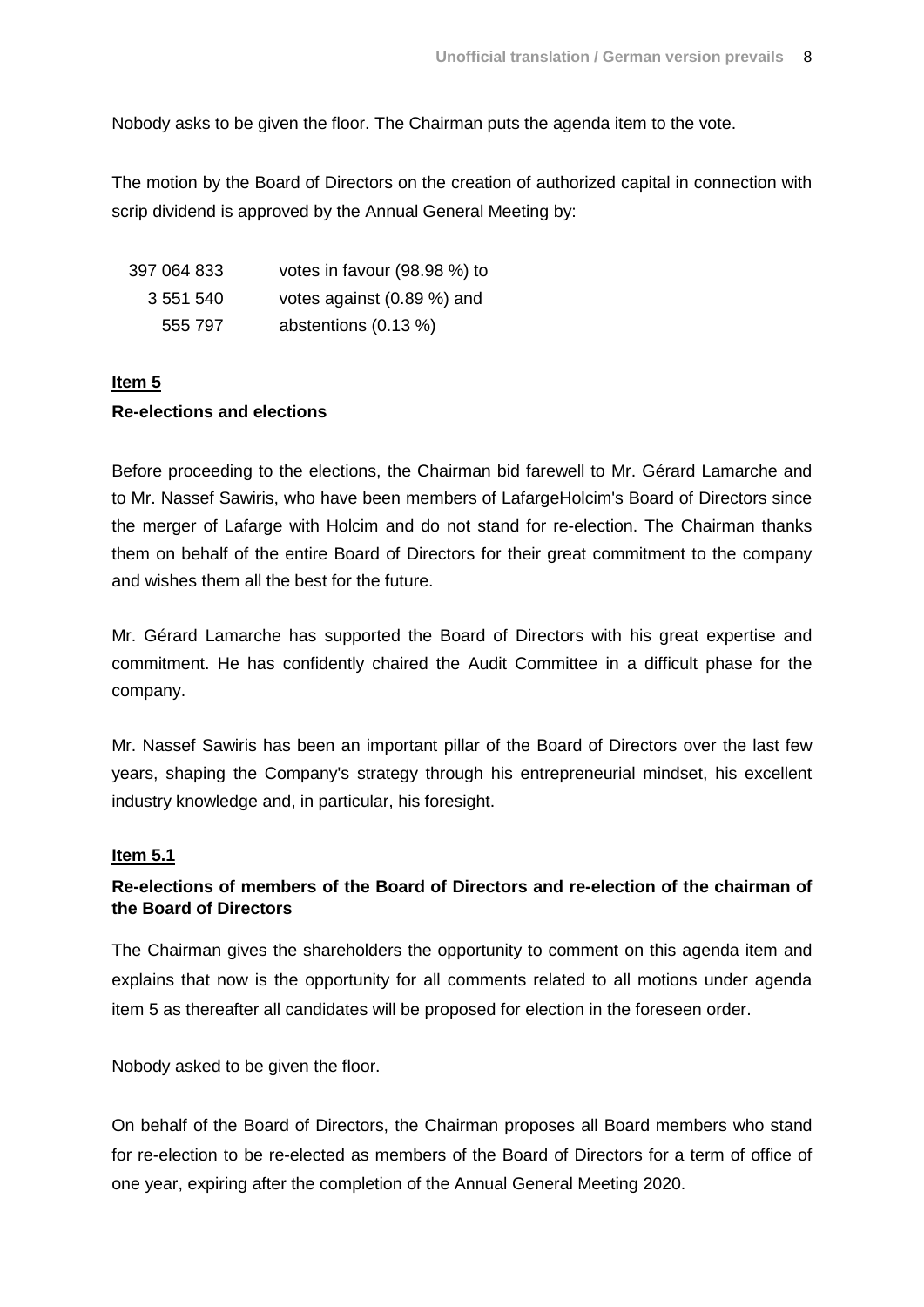The Chairman puts agenda items 5.1.1 to 5.1.8 to vote.

# **5.1.1 Re-election of Dr. Beat Hess as a member and re-election as chairman of the Board of Directors**

The Annual General Meeting re-elects Dr. Beat Hess by:

| 397 287 251 | votes in favour (99.03 %) to |
|-------------|------------------------------|
| 3 061 466   | votes against (0.76 %) and   |
| 822 950     | abstentions (0.21 %)         |

for a further term of office of one year as a member of the Board of Directors and as Chairman of the Board of Directors.

#### **5.1.2 Re-election of Paul Desmarais, Jr. as a member of the Board of Directors**

The Annual General Meeting re-elects Paul Desmarais, Jr. by:

| 363 639 884 | votes in favour $(90.64\%)$ to |
|-------------|--------------------------------|
| 36 667 605  | votes against (9.14 %) and     |
| 864 178     | abstentions (0.22 %)           |

for a further term of office of one year as member of the Board of Directors.

#### **5.1.3 Re-election of Oscar Fanjul as a member of the Board of Directors**

The Annual General Meeting re-elects Oscar Fanjul by:

| 387 976 623 | votes in favour (96.71 %) to |
|-------------|------------------------------|
| 12 326 333  | votes against (3.07 %) and   |
| 868 711     | abstentions (0.22 %)         |

for a further term of office of one year as member of the Board of Directors.

### **5.1.4 Re-election of Patrick Kron as a member of the Board of Directors**

The Annual General Meeting re-elects Patrick Kron by:

| 398 000 069 | votes in favour (99.21 %) to |
|-------------|------------------------------|
| 2 330 639   | votes against (0.58 %) and   |
| 840 959     | abstentions (0.21 %)         |

for a further term of office of one year as member of the Board of Directors.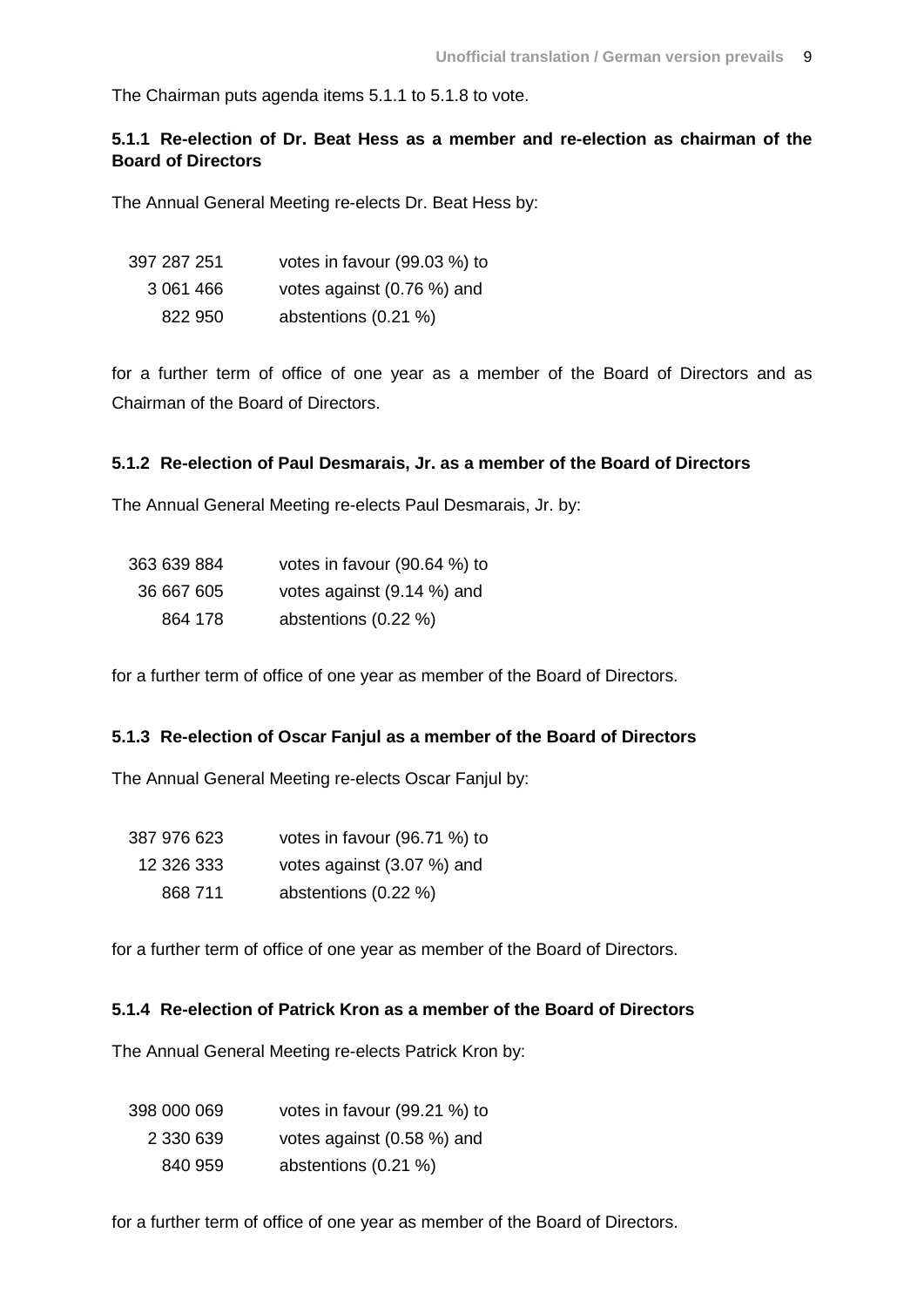### **5.1.5 Re-election of Adrian Loader as a member of the Board of Directors**

The Annual General Meeting re-elects Adrian Loader by:

| 395 512 787 | votes in favour (98.59 %) to |
|-------------|------------------------------|
| 4 793 481   | votes against (1.19 %) and   |
| 865 399     | abstentions (0.22 %)         |

for a further term of office of one year as member of the Board of Directors.

#### **5.1.6 Re-election of Jürg Oleas as a member of the Board of Directors**

The Annual General Meeting re-elects Jürg Oleas by:

| 398 695 016 | votes in favour (99.39 %) to |
|-------------|------------------------------|
| 1 614 224   | votes against (0.40 %) and   |
| 862 427     | abstentions (0.21 %)         |

for a further term of office of one year as member of the Board of Directors.

# **5.1.7 Re-election of Hanne Birgitte Breinbjerg Sørensen as a member of the Board of Directors**

The Annual General Meeting re-elects Hanne Birgitte Breinbjerg Sørensen by:

| 389 854 872 | votes in favour (97.18 %) to |
|-------------|------------------------------|
| 10 333 016  | votes against (2.58 %) and   |
| 983 779     | abstentions (0.24 %)         |

for a further term of office of one year as member of the Board of Directors.

# **5.1.8 Re-election of Dr. Dieter Spälti as a member of the Board of Directors**

The Annual General Meeting re-elects Dr. Dieter Spälti by:

| 394 553 731 | votes in favour (98.35 %) to |  |
|-------------|------------------------------|--|
| 5 729 568   | votes against (1.43 %) and   |  |
| 888 368     | abstentions (0.22 %)         |  |

for a further term of office of one year as a member of the Board of Directors.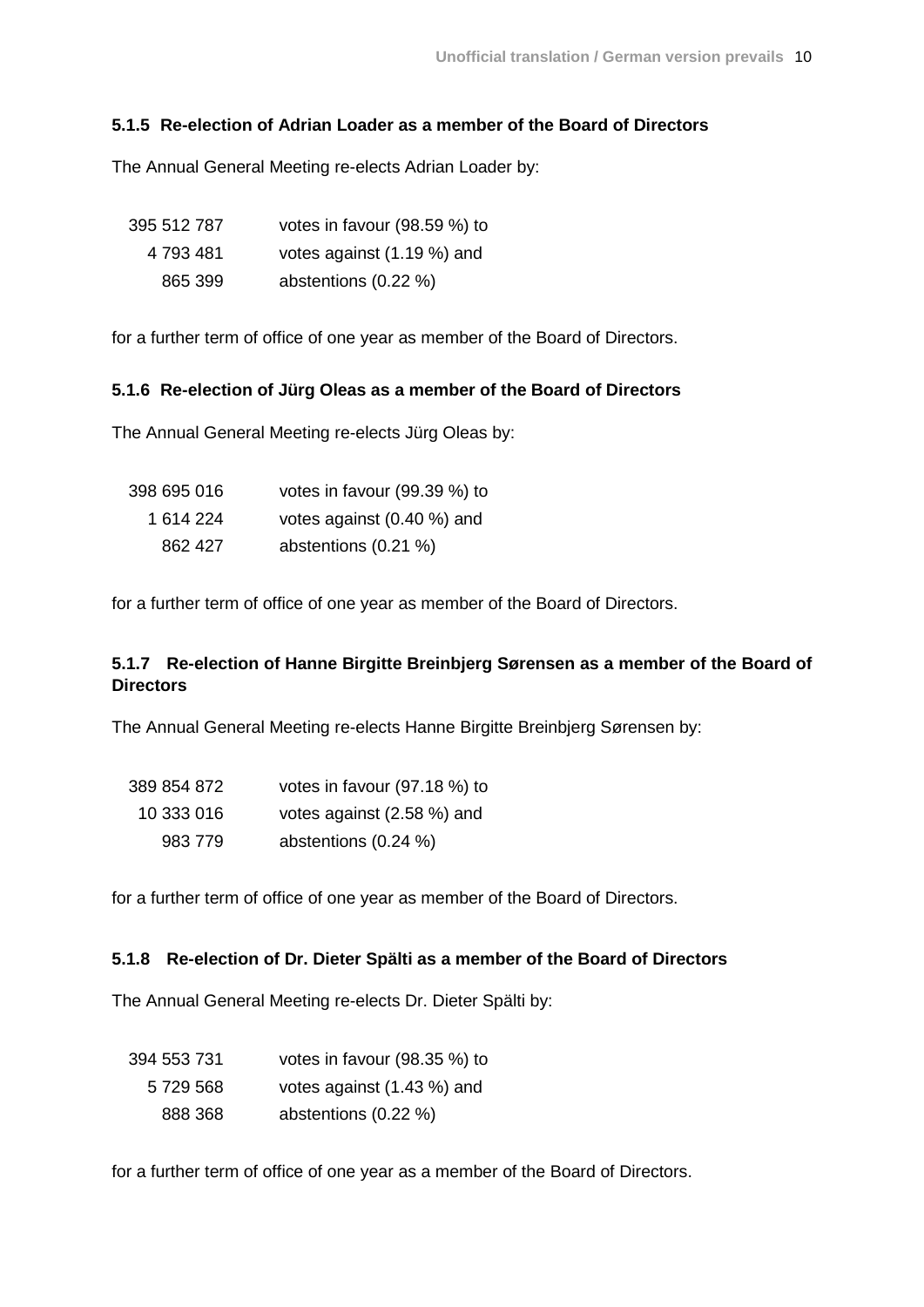# **Item 5.2**

# **Elections of members of the Board of Directors**

On behalf of the Board of Directors, the Chairman proposes Mr Colin Hall, Mrs Naina Lal Kidwai, and Mrs Claudia Sender Ramirez to be elected as members of the Board of Directors for a term of office of one year, expiring after the completion of the Annual General Meeting 2020.

The Chairman puts agenda items 5.2.1 to 5.2.3 to vote.

# **5.2.1 Election of Colin Hall as a member of the Board of Directors**

The Annual General Meeting elects Colin Hall by:

| votes in favour (96.02 %) to |
|------------------------------|
| votes against (3.80 %) and   |
| abstentions (0.18 %)         |
|                              |

for a term of office of one year as a member of the Board of Directors.

# **5.2.2 Election of Naina Lal Kidwai as a member of the Board of Directors**

The Annual General Meeting elects Naina Lal Kidwai by:

| 398 380 225 | votes in favour (99.30 %) to |
|-------------|------------------------------|
| 1 946 700   | votes against (0.49 %) and   |
| 843 409     | abstentions (0.21%)          |

for a term of office of one year as a member of the Board of Directors.

# **5.2.3 Election of Claudia Sender Ramirez as a member of the Board of Directors**

The Annual General Meeting elects Claudia Sender Ramirez by:

| 395 752 566 | votes in favour $(98.65%)$ to |
|-------------|-------------------------------|
| 4 578 889   | votes against (1.14 %) and    |
| 838 879     | abstentions (0.21%)           |

for a term of office of one year as a member of the Board of Directors.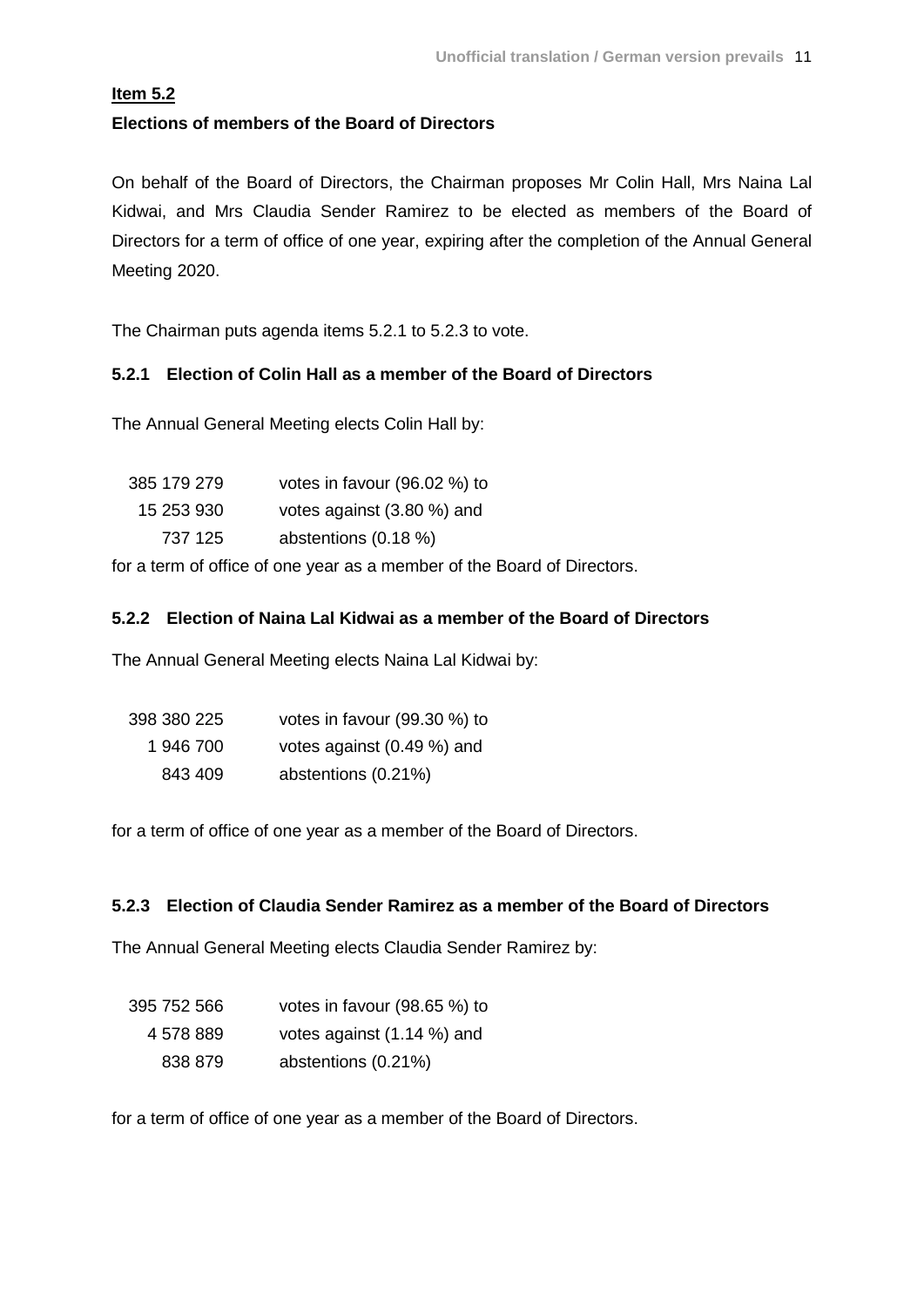# **Item 5.3**

# **Re-elections of members of the Nomination, Compensation & Governance Committee**

On behalf of the Board of Directors, the Chairman proposes all members of the Nomination, Compensation & Governance Committee who stand for re-election to be re-elected for a term of office of one year, expiring after the completion of the Annual General Meeting 2020.

The Chairman puts agenda items 5.3.1 to 5.3.4 to vote.

# **5.3.1 Re-election of Paul Desmarais, Jr. as a member of the Nomination, Compensation & Governance Committee**

The Annual General Meeting re-elects Paul Desmarais, Jr. by:

| 348 253 832 | votes in favour (86.81 %) to |
|-------------|------------------------------|
| 52 214 404  | votes against (13.02 %) and  |
| 702 098     | abstentions (0.17%)          |

for a further term of office of one year as a member of the Nomination, Compensation & Governance Committee.

# **5.3.2 Re-election of Oscar Fanjul as a member of the Nomination, Compensation & Governance Committee**

The Annual General Meeting re-elects Oscar Fanjul by:

| 376 147 507 | votes in favour (93.77 %) to |
|-------------|------------------------------|
| 24 206 922  | votes against (6.03 %) and   |
| 815 905     | abstentions (0.20 %)         |

for a further term of office of one year as a member of the Nomination, Compensation & Governance Committee.

# **5.3.3 Re-election of Adrian Loader as a member of the Nomination, Compensation & Governance Committee**

The Annual General Meeting re-elects Adrian Loader by:

| 375 314 838 | votes in favour (93.56 %)  |  |
|-------------|----------------------------|--|
| 25 132 676  | votes against (6.26 %) and |  |
| 722 820     | abstentions (0.18 %)       |  |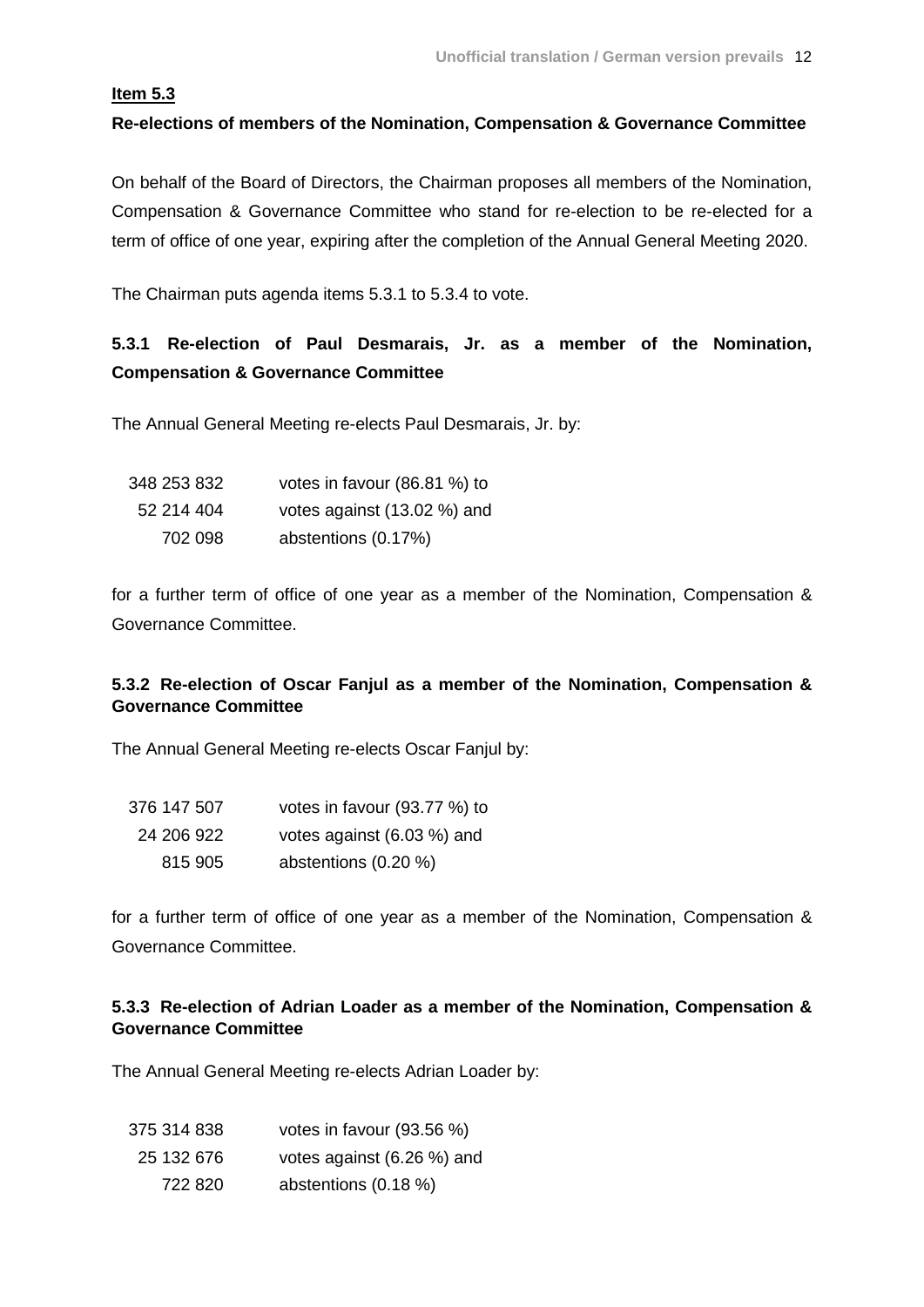for a further term of office of one year as a member of the Nomination, Compensation & Governance Committee.

# **5.3.4 Re-election of Hanne Birgitte Breinbjerg Sørensen as a member of the Nomination, Compensation & Governance Committee**

The Annual General Meeting re-elects Hanne Birgitte Breinbjerg Sørensen by:

| 373 697 189 | votes in favour (93.15 %) to |
|-------------|------------------------------|
| 26 538 614  | votes against (6.62 %) and   |
| 934 531     | abstentions (0.23 %)         |

for a further term of office of one year as a member of the Nomination, Compensation & Governance Committee.

# **5.4**

# **Re-election of the auditor and re-election of the independent proxy**

### **5.4.1 Re-election of the auditor**

On behalf of the Board of Directors, the Chairman proposes that Deloitte AG, Zurich, be appointed as auditors for the financial year 2019.

The Chairman gives the shareholders the opportunity to comment on this agenda item.

Nobody asks to be given the floor. The Chairman puts the agenda item to the vote.

The Annual General Meeting elects Deloitte AG, Zurich, as auditors for the financial year 2019 by:

| 398 388 567 | votes in favour (99.31 %) to |
|-------------|------------------------------|
| 2 162 944   | votes against (0.54 %) and   |
| 618 823     | abstentions (0.15 %)         |

# **5.4.2 Re-election of the independent proxy**

On behalf of the Board of Directors, the Chairman proposes that Dr. Thomas Ris of Ris & Ackermann be re-elected for a term of office of one year, expiring after the completion of the Annual General Meeting 2020.

The Chairman gives the shareholders the opportunity to comment on this agenda item.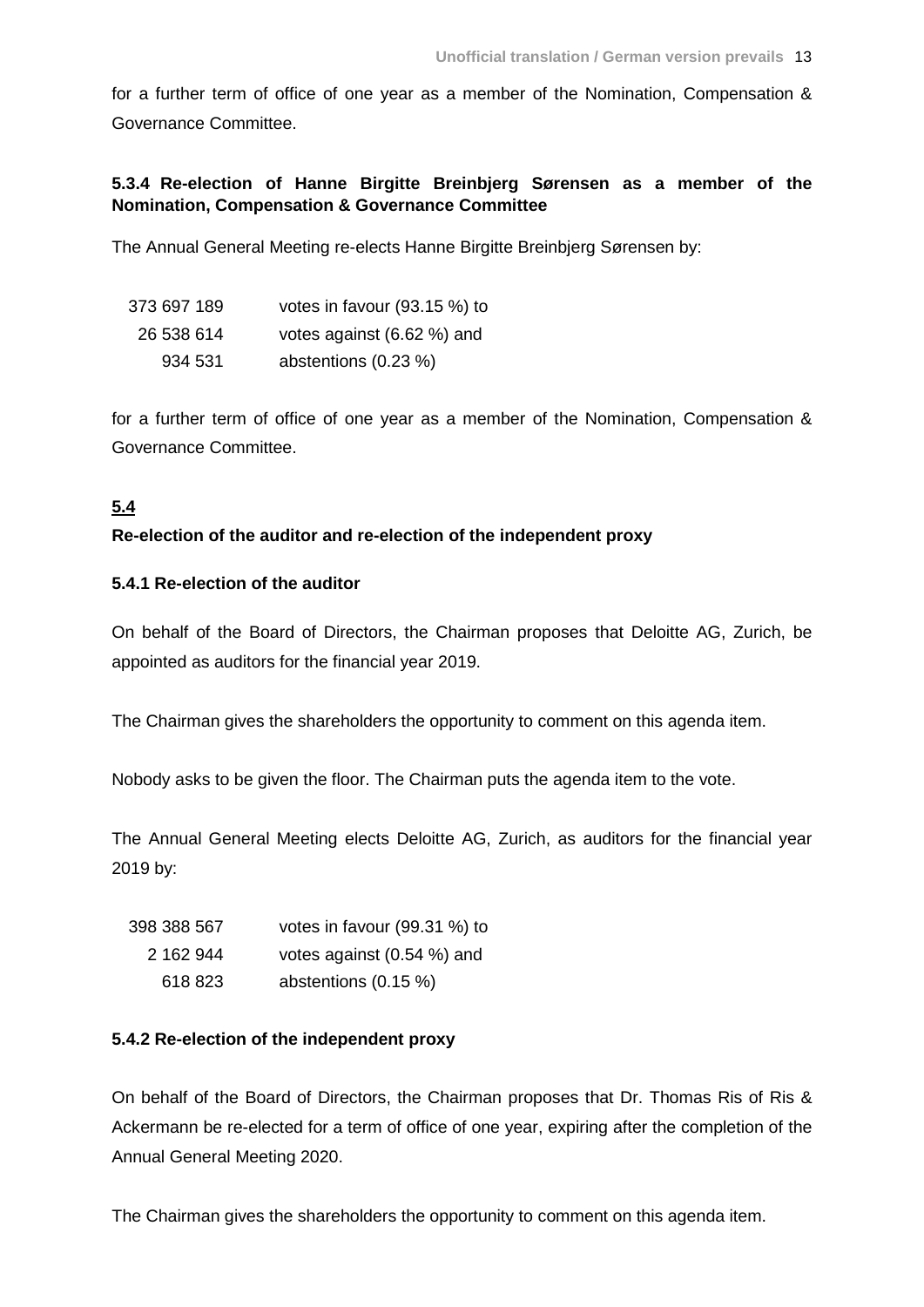Nobody asks to be given the floor. The Chairman puts the agenda item to the vote.

The Annual General Meeting re-elects Dr. Thomas Ris of Ris & Ackermann, Zurich, as the independent proxy for a further term of office of one year.

| 400 390 555 | votes in favour (99.81 %) to |
|-------------|------------------------------|
| 201 172     | votes against (0.05 %) and   |
| 578 607     | abstentions $(0.14\%)$       |

# **Item 6**

# **Compensation of the Board of Directors and of the Executive Management**

# **6.1 Compensation of the Board of Directors for the next term of office**

On behalf of the Board of Directors, the Chairman proposes approval of the total maximum amount of compensation for the members of the Board of Directors for the period from the Annual General Meeting 2019 to the Annual General Meeting 2020 of CHF 5,100,000. He makes short remarks and refers to the related information in the documentation for this annual meeting of shareholders.

The Chairman gives the shareholders the opportunity to comment on this agenda item.

Nobody asks to be given the floor. The Chairman puts the agenda item to the vote.

The motion by the Board of Directors on the compensation of the members of the Board of Directors for the period from the Annual General Meeting 2019 to the Annual General Meeting 2020 is approved by the Annual General Meeting by:

| 395 317 890 | votes in favour (98.54 %) to |
|-------------|------------------------------|
| 4 835 136   | votes against (1.21 %) and   |
| 1 017 130   | abstentions (0.25 %)         |

# **6.2 Compensation of the Executive Management for the financial year 2020**

On behalf of the Board of Directors, the Chairman proposes approval of the total maximum amount of compensation of the Executive Committee for the financial year 2020 of CHF 40,000,000. He makes short remarks and refers to the related information in the documentation for this annual meeting of shareholders.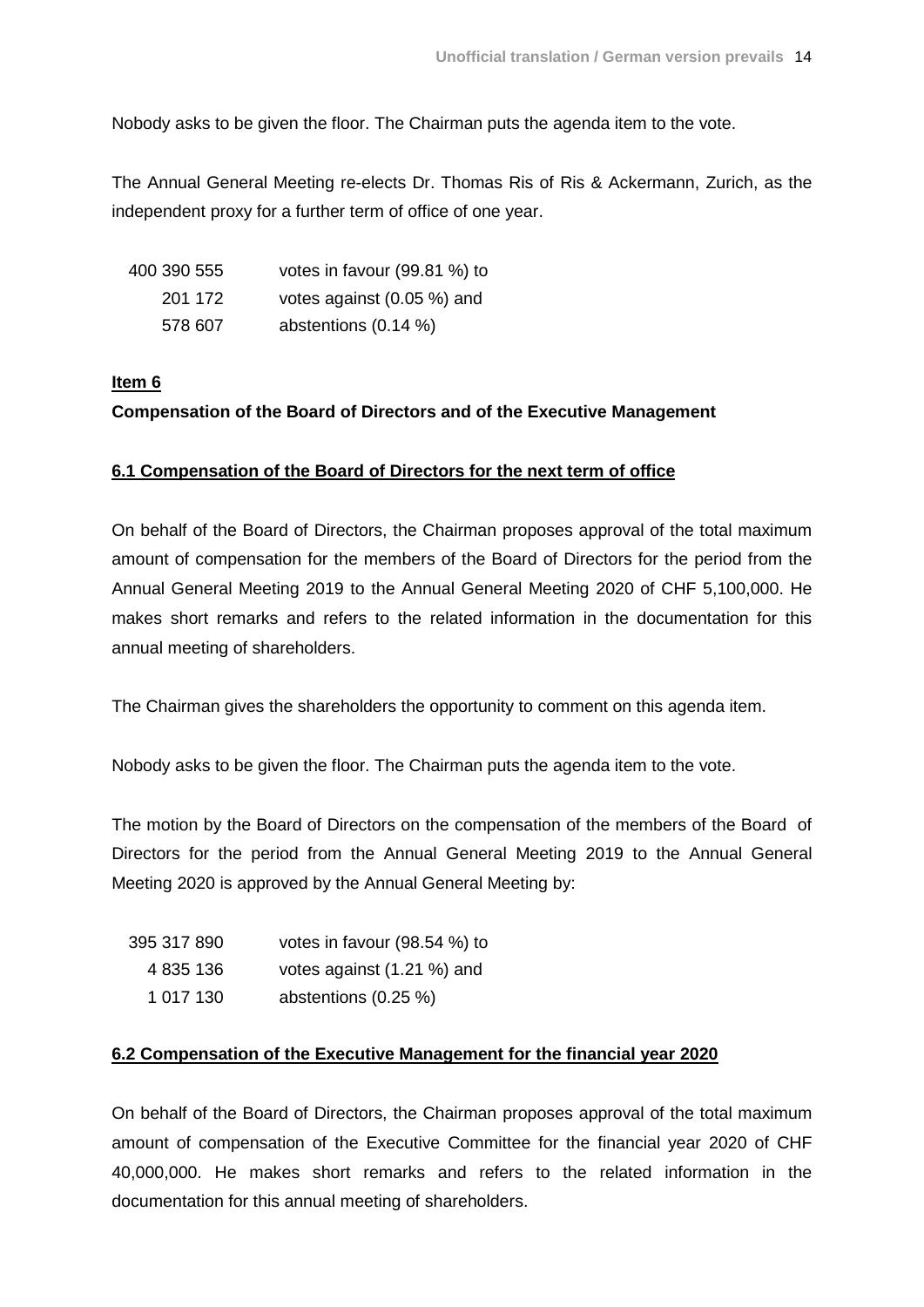The Chairman gives the shareholders the opportunity to comment on this agenda item.

Nobody asks to be given the floor. The Chairman puts the agenda item to the vote.

The motion by the Board of Directors on the approval of the total maximum amount of compensation of the members of the Executive Committee for the financial year 2020 is approved by the Annual General Meeting by:

| 371 914 540 | votes in favour (92.71 %) to |
|-------------|------------------------------|
| 26 776 830  | votes against (6.67 %) and   |
| 2 478 786   | abstentions (0.62 %)         |

#### **Item 7**

**Capital reduction through cancellation of shares repurchased under the share buyback program**

On behalf of the Board of Directors, the Chairman proposes to

- a) reduce the share capital of CHF 1'213'818'160 by CHF 20'567'308 to CHF 1'193'250'852 by way of cancellation of 10'283'654 registered shares with a nominal value of CHF 2.00 each which were bought back by LafargeHolcim Ltd under the share buyback program announced in June 2017 and completed in March 2018;
- b) to confirm as a result of the special report of the auditors that the claims of the creditors are fully covered notwithstanding the capital reduction; and
- c) to amend Article 3 of the Articles of Incorporation as follows:

#### Article 3

The Company has a share capital of CHF 1'193'250'852 which is divided into 596'625'426 registered shares of CHF 2.00 nominal value each, fully paid-in.

[Remainder of Article 3 remains unchanged]

The proposed amendments to Article 3 do not take into account the registered shares to be issued out of authorized capital in connection with the scrip dividend as proposed under agenda items 3.2 and 4.

The Chairman gives the shareholders the opportunity to comment on this agenda item.

Nobody asks to be given the floor. The Chairman puts the agenda item to the vote.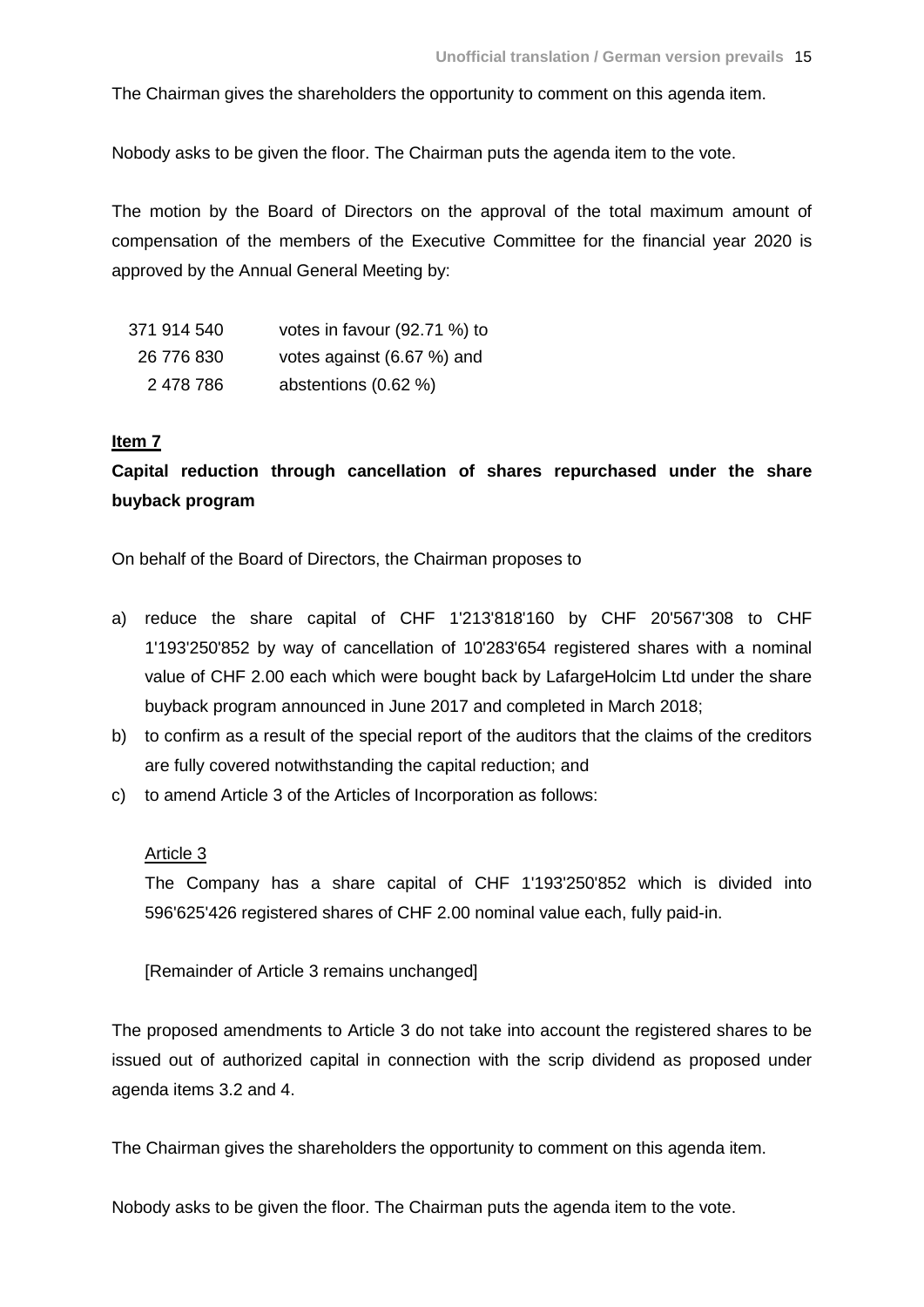The motion by the Board of Directors related to the capital reduction through cancellation of shares repurchased under the share buyback program is approved by the Annual General Meeting by:

| 400 199 472 | votes in favour (99.76 %) to |
|-------------|------------------------------|
| 414 876     | votes against (0.10 %) and   |
| 555 808     | abstentions $(0.14\%)$       |

The Chairman declares the meeting closed at 13.00 pm.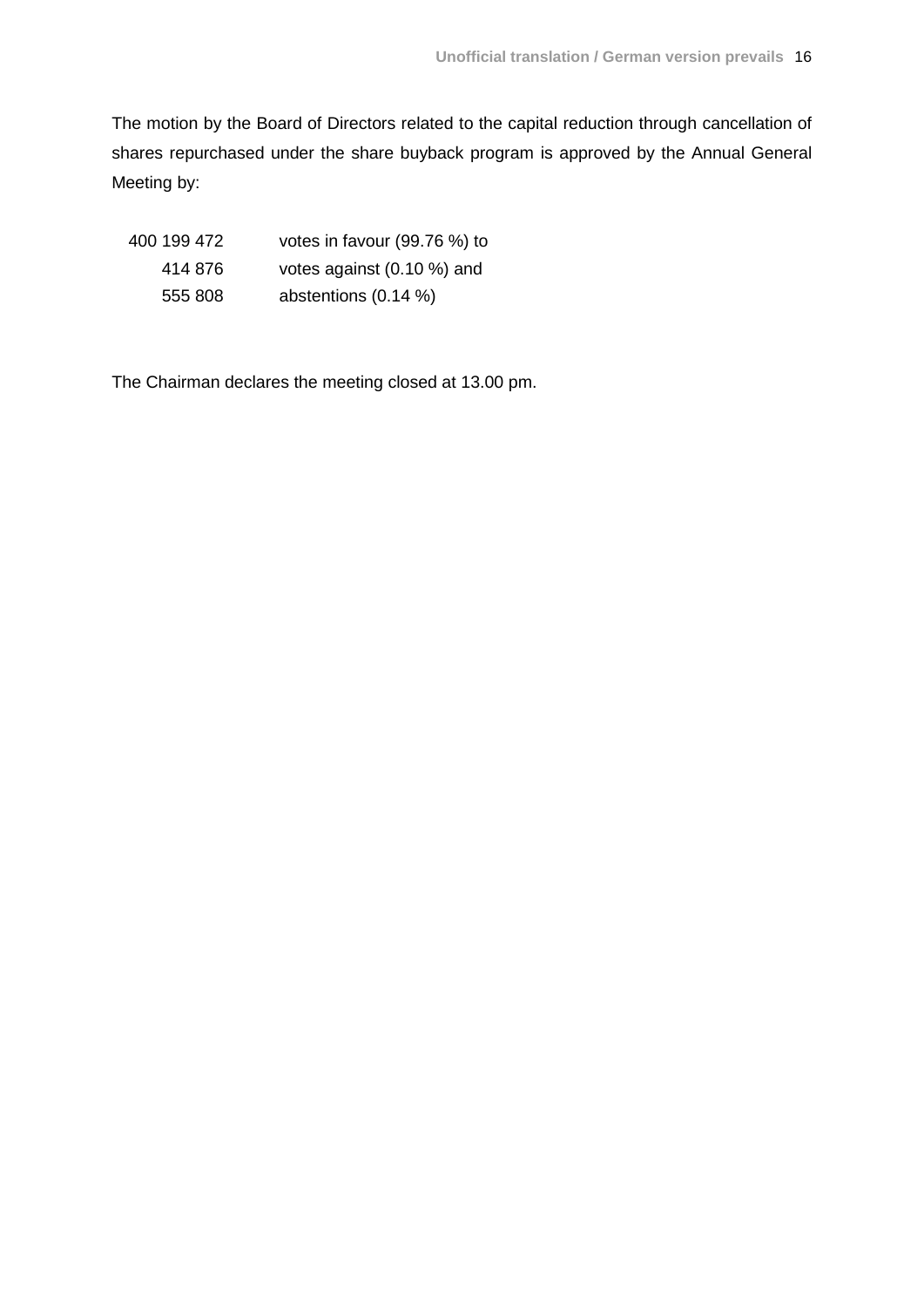Dübendorf, May 15, 2019

Chairman of the Board of Directors: Secretary:

[sign] [sign]

................................................. ...................................................

Dr. Beat Hess **Dragana** Simijonovic